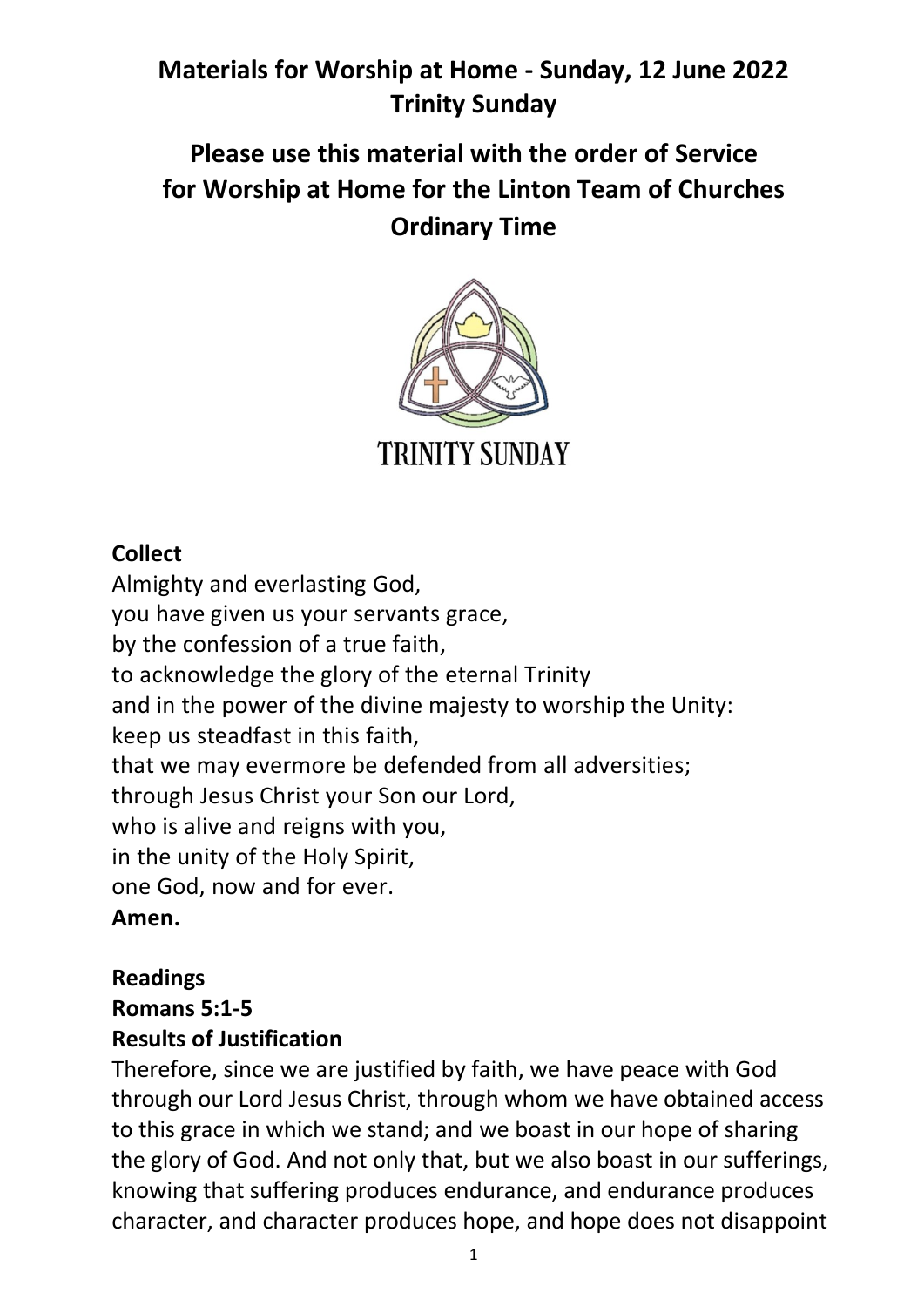us, because God's love has been poured into our hearts through the Holy Spirit that has been given to us.

#### **John 16:12-15**

'I still have many things to say to you, but you cannot bear them now. When the Spirit of truth comes, he will guide you into all the truth; for he will not speak on his own, but will speak whatever he hears, and he will declare to you the things that are to come. He will glorify me, because he will take what is mine and declare it to you. All that the Father has is mine. For this reason I said that he will take what is mine and declare it to you.

### **Reflection St Mary's Church, Linton Pentecost Sunday 5 June 2022**

I'm going to read you three short passages about Babel.

Now the whole land had one language and the same language ... so the Lord scattered them abroad from there over the face of all the earth and they left off building the city. Therefore, it was called Babel because there the Lord confused the language of all the earth. (Genesis 11: 1, 8-9)

They were passing through hyperspace. *'The Babel fish,'* said The Hitch Hiker's Guide to the Galaxy quietly*, 'is small, yellow and leech-like, and probably the oddest thing in the Universe…. It absorbs all unconscious mental frequencies from brainwave energy to nourish itself with. The practical upshot of all this is that if you stick a Babel fish in your ear you can instantly understand anything said to you in any form of language.'* (*The Hitch Hikers Guide to the Galaxy* pp. 49-50)

Divided tongues, as of fire, appeared among them, and a tongue rested on each of them. All of them were filled with the Holy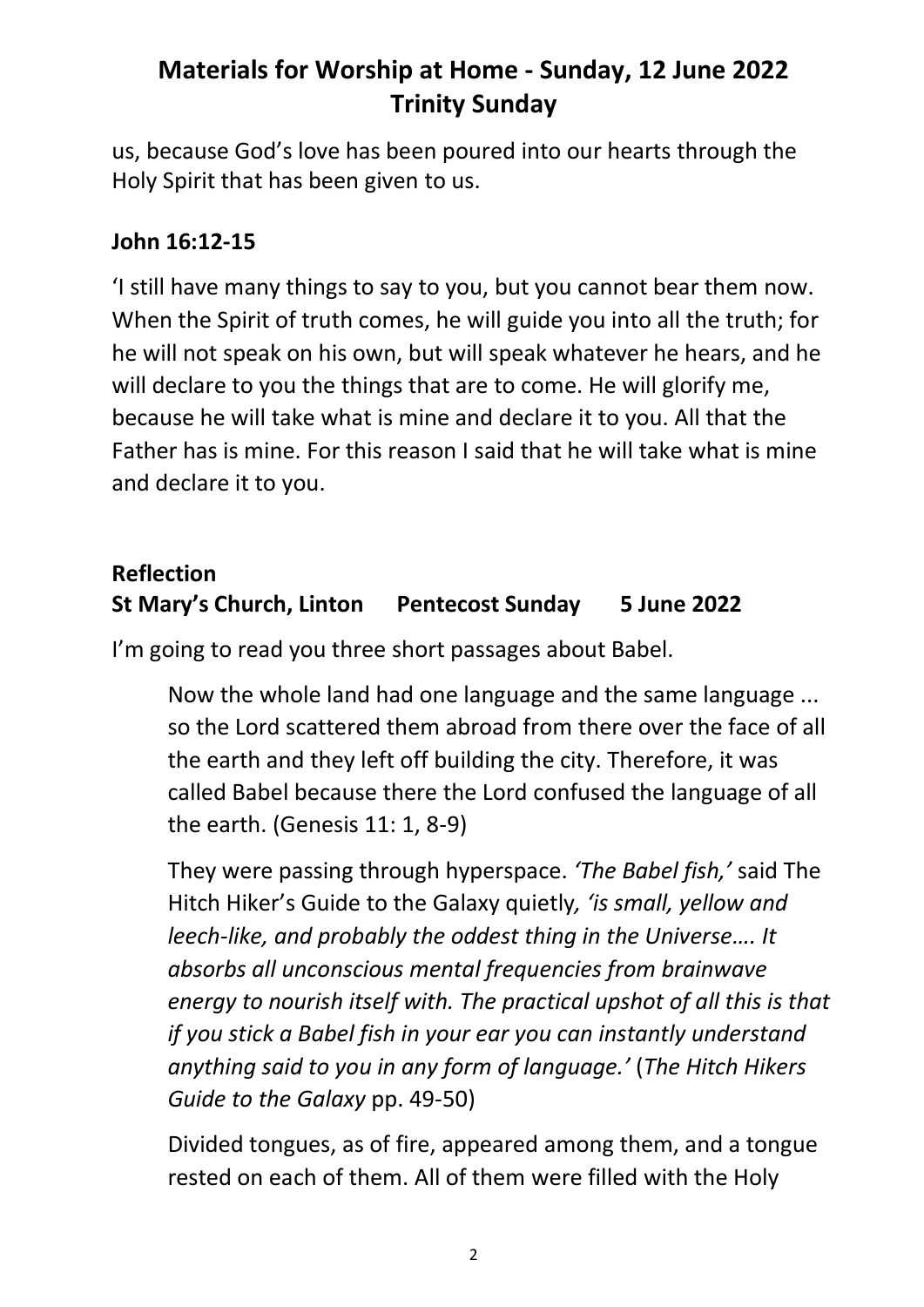Spirit and began to speak in other languages, as the Spirit gave them ability. (Acts 2:3-4)

At one level Pentecost, the outpouring of God's Holy Spirit on the first Christians, is a dramatic sign that God's punishment for the sin of human pride in trying to build a tower up to God, has been reversed. The Jews from different parts of the civilised world, who had gathered in Jerusalem for the festival of Pentecost, were amazed to find they could each understand what the Galilean apostles were saying to them! It was as if each had been given a Babel fish, so memorably described by Douglas Adams in his *Hitch Hikers Guide to the Galaxy*.

There has long been a dream that if we could all speak the same language then misunderstandings, rivalry, wars, squabbles, racism, sexism and so on would all disappear. It would be like the time before the tower of Babel, a time of cooperation and harmony. The 18<sup>th</sup> century philosopher Gottlieb Leibnitz held this optimistic view and inspired the Polish doctor, Ludwik Zamenhof in 1887 to create a new language called Esperanto. Esperanto means 'one who hopes' and although it has not caught on as much as Dr Zamenhof had hoped, in recent years popes such as Pope Benedict XVI have added Esperanto to their multi-lingual blessings as a sign of Pentecost hope.

But of course, as useful as it would be for all of us to speak one language, it is not really language as words which Pentecost is all about. The true language of Pentecost is that of the Spirit of God, the Spirit of Truth, which will guide us along our way in life. As Jesus said to Philip, the Spirit whom he will send after his resurrection, is the one who stands alongside us as a helper and advocate, just as Jesus had been in his earthly life. The Holy Spirit is not like Douglas Adam's Babel fish; it is not a clever means of translating God's voice, but the creative, guiding presence of God, who would otherwise be beyond our comprehension.

So, if Pentecost is the reversal of Babel, why is the world still so divided? The answer comes in Peter's sermon in which he begins with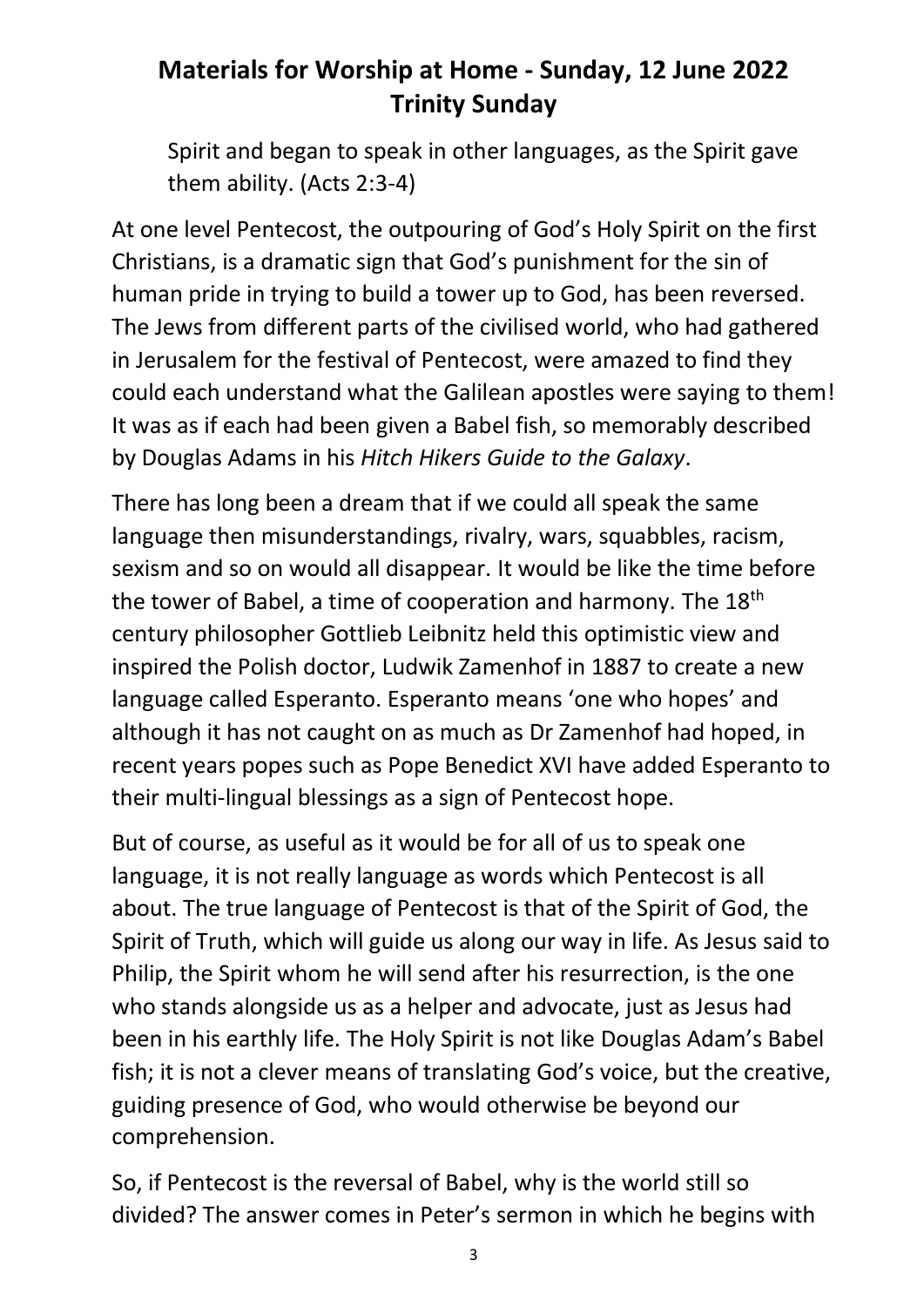those memorable words, 'Indeed, these [men] are not drunk, as you suppose, for it is only 9 o'clock in the morning' (Acts 2:15)! It seems that the words spoken by the apostles were not actually proper languages, but what is known as glossolalia, 'speaking with tongues' – a babble of sounds considered to be a sign of the Holy Spirit. The Jewish critics just thought they were drunk on 'new wine' as the sounds they uttered made no sense.

Perhaps some of you have heard people speaking in or with tongues or have spoken in tongues yourself. In some charismatic churches speaking with tongues is considered one of the essential signs of the presence of the Holy Spirit. St Paul appears to have had the gift of glossolalia, but he warned the congregation at Corinth:

For those who speak in a tongue do not speak to other people but to God; for nobody understands them, since they are speaking mysteries in the Spirit. (1 Corinthians 14:2)

But the other reason Peter gives why the world has not been fully restored at Pentecost is that the work of the Spirit is not yet completed. Peter quotes from the prophet Joel when he says that it will only be towards the end of time that God will pour out His 'Spirit upon all flesh, and your sons and your daughters will prophesy' (Joel 2:28).

Undoubtedly the Holy Spirit of Pentecost speaks to us often in unexpected ways and not always as we would wish. That is because the Spirit is always a *gift*. Those who have had a more intense experience of the Spirit often hope to have it repeated and at times which would suit them, but we cannot demand a gift, and that is not what receiving the Holy Spirit means. When I was at school, I prayed earnestly for the Holy Spirit to speak to me, as members of the Christian Union said he would, if I was to be a true believer.

But nothing happened. Or so I thought.

What actually happened was much more subtle: no speaking with tongues, no prophecies, no dramatic moments, but a gentle nudging in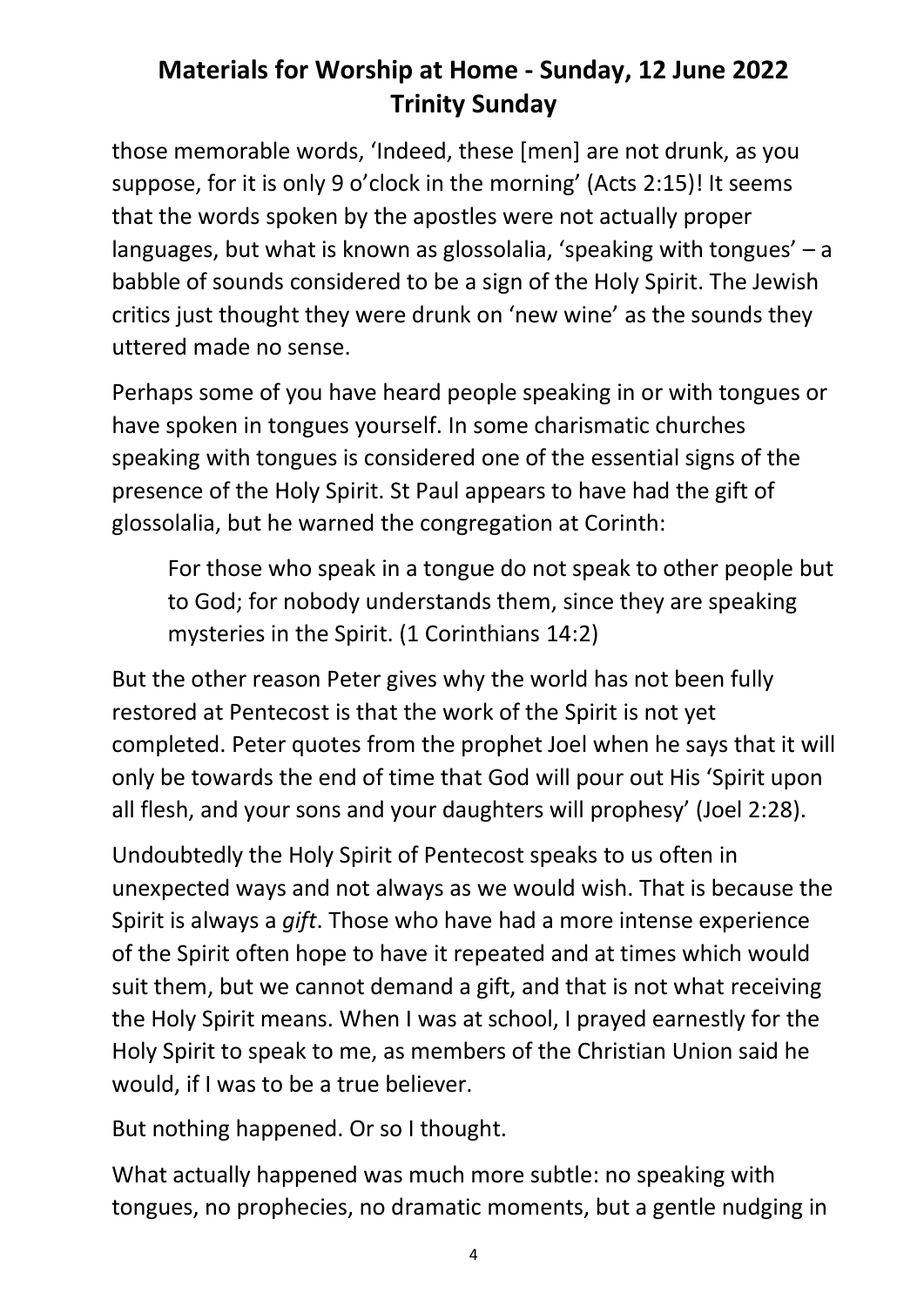particular directions and moments of clarity. Sometimes a piece of music has come alive in a profound way which has spoken to me at a deep spiritual level; other times a particular conversation with a friend has brought me into the presence of the Spirit. I didn't need a Babel fish to translate actual words because the Spirit doesn't speak in that literal sense.

It wasn't until the day before my ordination at evening prayer that I became – at last - *very* aware of the sustaining presence of the Holy Spirit confirming me, as it were, in my role as priest.

I now understand why in the Queen's otherwise very public coronation, the most significant and sacred part of the ceremony- her anointing with oil by the archbishop-was not broadcast. For her anointing symbolised the presence of the Holy Spirit in her God-chosen role as monarch to be a servant to the nation. It is a role she has carried out for 70 years in good times and bad with complete faith in the continuing guidance of the Spirit. She is indeed a model of Christian Spirit-led discipleship to us all.

The world is not a perfect place and having a single language would not make it so, but we do have the gift of the Holy Spirit, so let us each pray to have discerning hearts and minds so as to become more receptive to the Spirit in whatever ways he chooses to make himself known to us and to walk hopefully and faithfully in his ways.

Michael Wilcockson

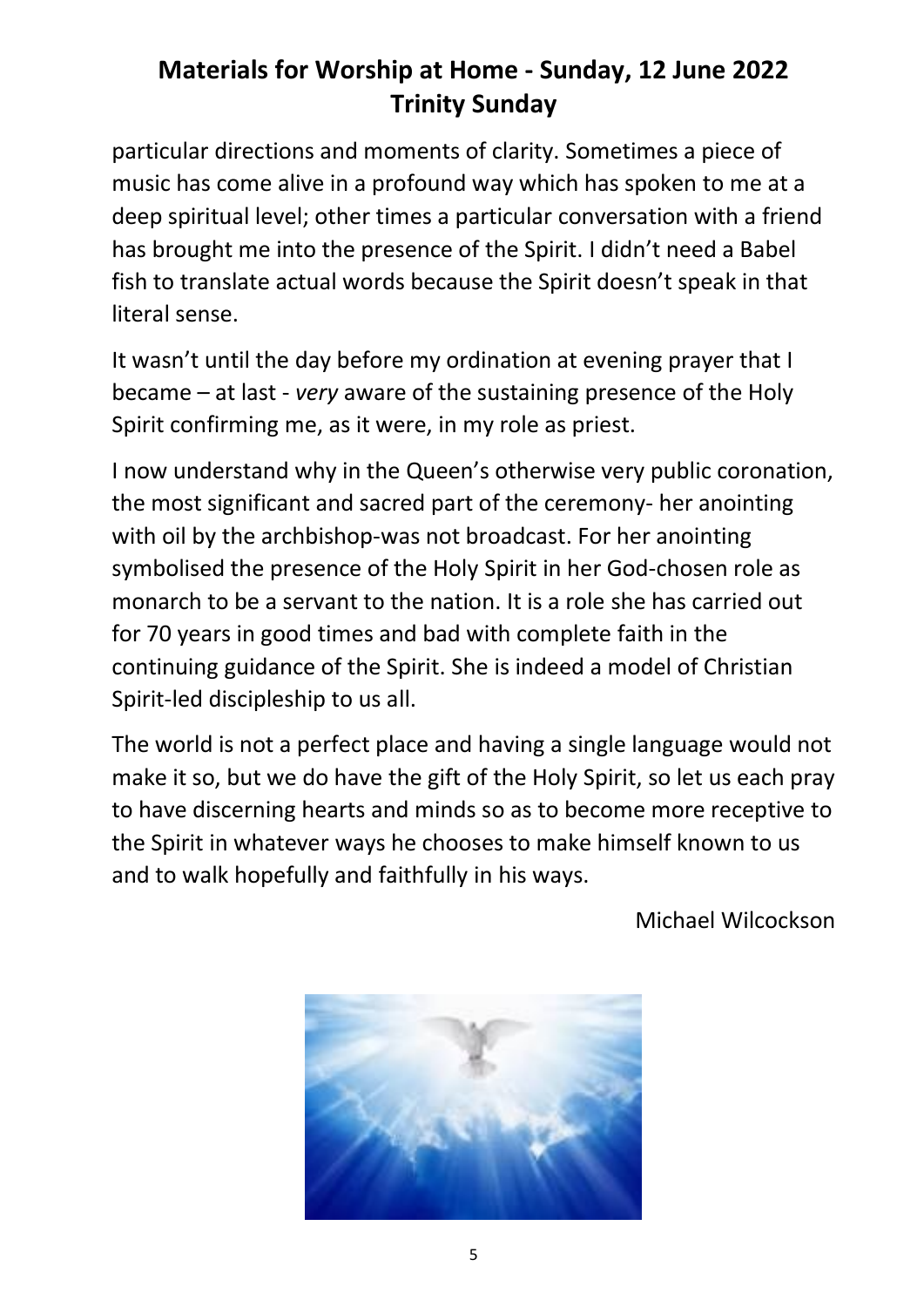#### **When In Our Music God Is Glorified**

**1** When in our music God is glorified And adoration leaves no room for pride It is as though the whole creation cried *Alleluia*

**2** How often making music we have found A new dimension in the world of sound As worship moved us to a more profound *Alleluia*

**3** So has the Church in liturgy and song In faith and love through centuries of wrong Borne witness to the truth in every tongue *Alleluia*

**4** And did not Jesus sing a Psalm that night When utmost evil strove against the Light Then let us sing for whom he won the fight *Alleluia*

**5** Let every instrument be tuned for praise Let all rejoice who have a voice to raise And may God give us faith to sing always *Alleluia*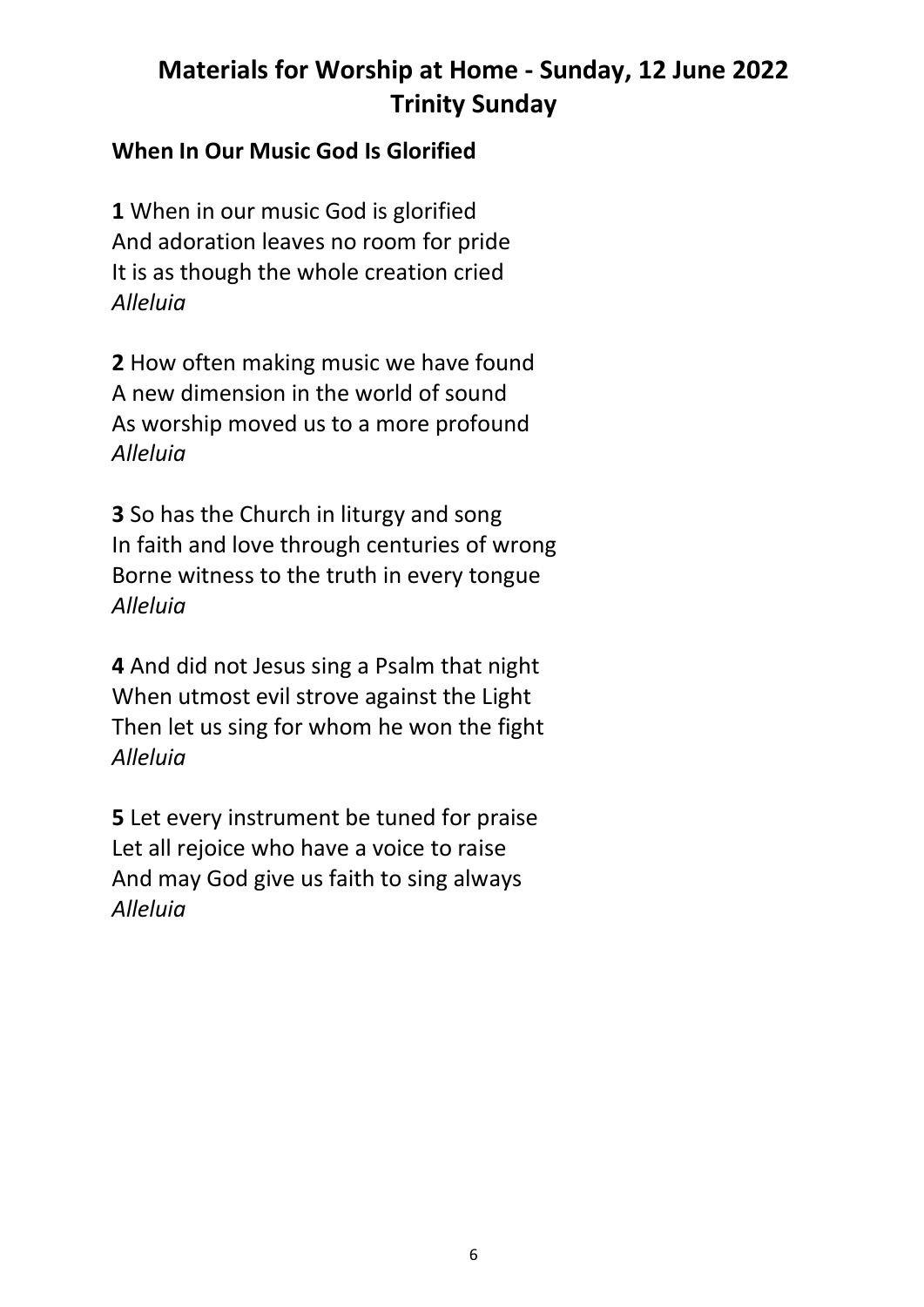#### **Holy Holy Holy**

**1** Holy holy holy Lord God Almighty Early in the morning Our song shall rise to Thee Holy holy holy Merciful and mighty God in three persons Blessed Trinity

**2** Holy holy holy All the saints adore Thee Casting down their golden crowns Around the glassy sea Cherubim and seraphim Falling down before Thee Which wert and art And evermore shalt be

**3** Holy holy holy Though the darkness hide Thee Though the eye of sinful man Thy glory may not see Only Thou art holy There is none beside Thee Perfect in power In love and purity

**4** Holy holy holy Lord God Almighty All Thy works shall praise Thy name In earth and sky and sea Holy holy holy Merciful and mighty God in three persons Blessed Trinity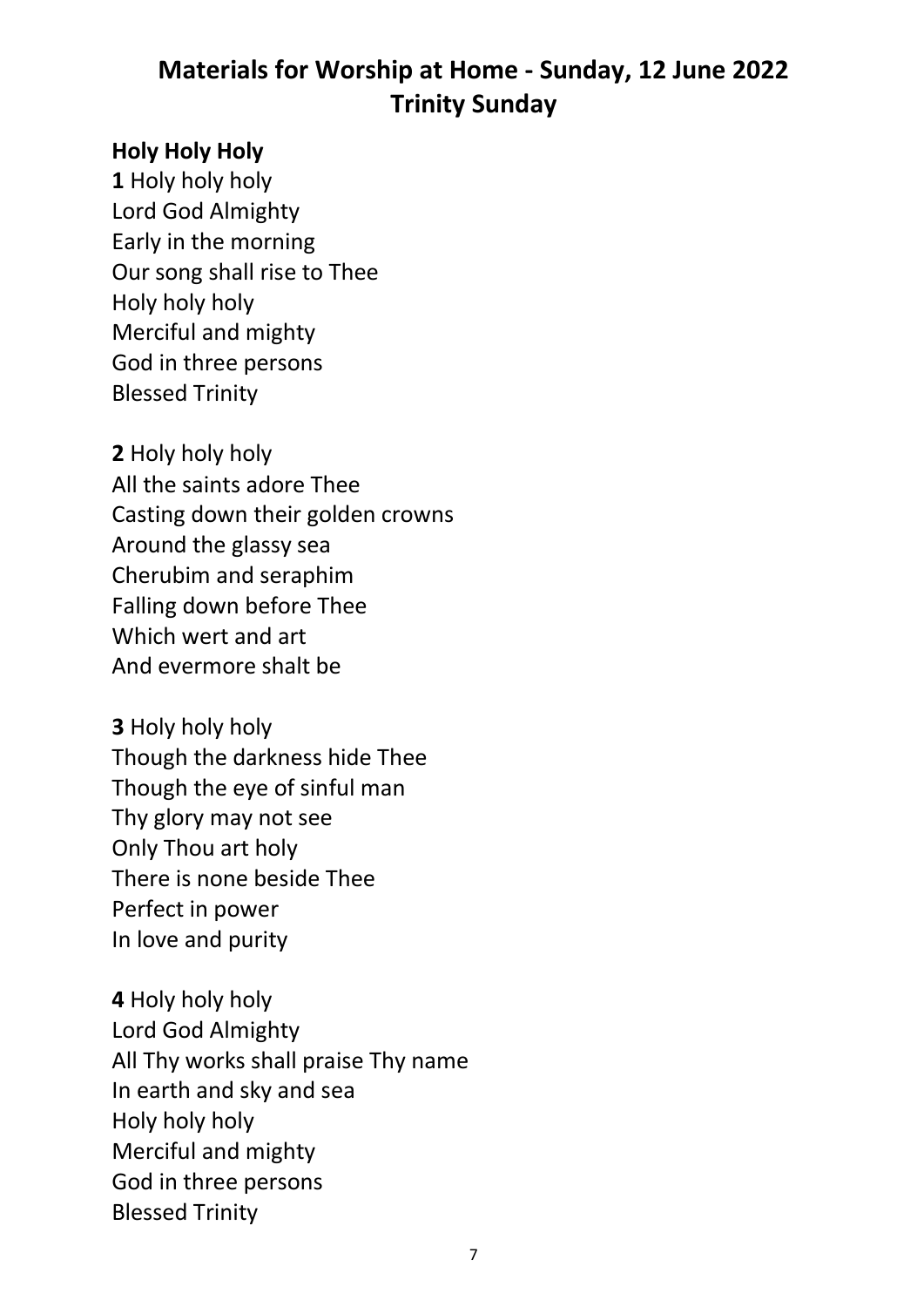#### **Firmly I Believe And Truly**

**1** Firmly I believe and truly God is three and God is one And I next acknowledge duly Manhood taken by the Son

**2** And I trust and hope must fully In that manhood crucified And each thought and deed unruly Do to death for He has died

**3** Simply to His grace and wholly Light and life and strength belong And I love supremely solely Christ the holy Christ the strong

**4** And I make this affirmation For the love of Christ alone Holy church is His creation And His teachings are her own

**4** Honour glory power and merit To the God of earth and Heaven Father Son and holy Spirit Praise for evermore be given